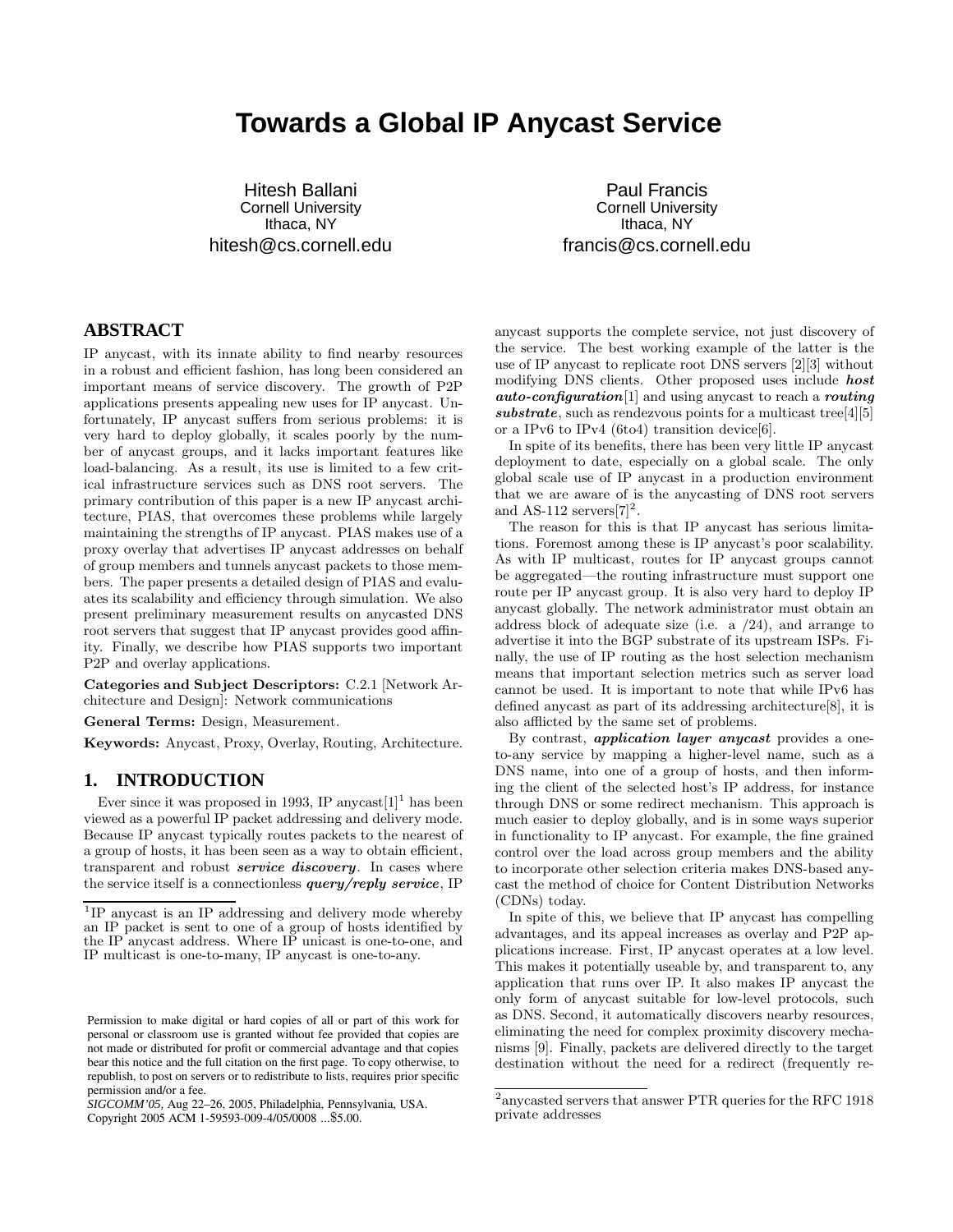quired by application-layer anycast approaches). This saves at least one packet round trip, which can be important for short lived exchanges. It is these advantages that have led to increased use of IP anycast within the operational community, both for providing useful services (DNS root servers), and increasingly for protecting services from unwanted packets (AS112 and DDoS sinkholes [10]).

The *primary contribution* of this paper is the detailed description of a deployment architecture for an IP anycast service that overcomes the limitations of today's "native" IP anycast while adding new features, some typically associated with application-level anycast, and some completely new. This architecture, called PIAS (Proxy IP Anycast Service), is composed as an overlay, and utilizes but does not impact the IP routing infrastructure. The fact that PIAS is an IP anycast service means that clients use the service completely transparently—that is, with their existing IP stacks and applications.

PIAS allows an endhost in an anycast group (anycast group member, or anycast target) to receive anycast packets for that group via its normal unicast address (and normal protocol stack). The anycast target joins the anycast group simply by transmitting a request packet to an anycast address (again, via its unicast interface). The target may likewise leave the group through a request packet, or by simply becoming silent.

PIAS utilizes the IP address space efficiently: thousands of IP anycast groups may be identified through a single IP address. It scales well by the number of groups, group size and group churn with virtually no impact on the IP routing infrastructure. It provides fast failover in response to failures of both target hosts and PIAS infrastructure nodes.

PIAS can select targets based on criteria other than proximity to the sending host, notably including the ability to load balance among targets. PIAS has the unique feature that an anycast group member can also transmit packets to other members of the same anycast group. This is in contrast to native IP anycast, where a group member would receive its own packet if it transmitted to the group. This feature makes IP anycast available to P2P applications, something not possible if a host can't both send to and receive from the anycast group.

The remainder of the paper is organized as follows: Section 2 identifies the features of an ideal anycast service. Section 3 spells out the system design together with the goals satisfied by each design feature. Section 4 presents simulations and measurements meant to evaluate various features of the PIAS design. Section 5 discusses related work and section 6 describes a few applications made possible by PIAS. Section 7 discusses other important goals that PIAS must fulfill and section 8 presents our conclusions.

# **2. DESIGN GOALS**

This section specifically lays out the design goals of PIAS, and briefly comments on how well PIAS meets those goals. The subsequent design description section refers back to these goals as needed. The goals are listed here in two parts. The first part lists those goals that are accomplished by native IP anycast, and that we wish to retain. The second part lists those goals that are not accomplished by native IP anycast. In this way, we effectively highlight the weaknesses of IP anycast, and the contributions of PIAS.

1. Backwards Compatible: Native IP anycast is completely

transparent to clients and routers , and we believe that this transparency is critical to the success of a new IP anycast service. Because PIAS is an overlay technology that uses native IP anycast, it does not change clients and routers.

- 2. Scale by group size: By virtue of being totally distributed among routers, native IP anycast scales well by group size. PIAS has no inherent group size limitation. PIAS is deployed as an overlay infrastructure, and can scale arbitrarily according to the size of that infrastructure.
- 3. Efficient packet transfer: Because native IP anycast uses IP routing, its paths are naturally efficient. As an overlay, PIAS imposes some stretch penalty on the paths packets take. The penalty imposed by PIAS is small (section 4.3), and shrinks as the PIAS infrastructure grows.
- 4. Robustness: Native IP anycast's robustness properties (including packet loss) are similar to IP unicast. PIAS is engineered to be similarly robust.
- 5. Fast failover : Failover speed in Native IP anycast depends on the convergence speed of the underlying routing algorithms, and can be fast (OSPF) or somewhat slow (BGP). PIAS can be engineered to almost always rely on OSPF for certain types of failover (section 3.6). The PIAS overlay exposes additional failover situations that go beyond IP routing, and these are handled accordingly (Section 3.6).

The following are the goals that native IP anycast does not satisfy.

- 6. Ease of joining and leaving: Target hosts must not have to interact with IP routing to join and leave.
- 7. Scale by the number of groups: In addition to scaling by the usual metrics of memory and bandwidth, we require that PIAS also make efficient use of the IP address space. PIAS is able to accommodate thousands of groups within a single address by incorporating TCP and UDP port numbers as part of the group address.
- 8. Scale by group dynamics: Globally, IP routing behaves very badly when routes are frequently added and withdrawn. The PIAS overlay hides member dynamics from IP routing, and can handle dynamics caused both by continuous member churn and flash crowds (including those caused by DDoS attacks).
- 9. Target Selection criteria: IP anycast can only select targets based on proximity. At a minimum, we wish to add load and connection affinity as criteria.

# **3. DESIGN DESCRIPTION**

This section gives a detailed description of PIAS. We take a "layered" approach to the description—we start with the core concepts and basic design and then step-by-step describe additional functionality that satisfies specific goals listed in section 2.

PIAS is deployed as an overlay infrastructure. It may be deployed by a CDN company like Akamai, by multiple cooperating ISPs, or even by a single ISP (though the efficacy of proximity discovery would be limited by the ISP's geographic coverage). Multiple distinct PIAS infrastructures may be deployed. In this case, each operates using distinct blocks of IP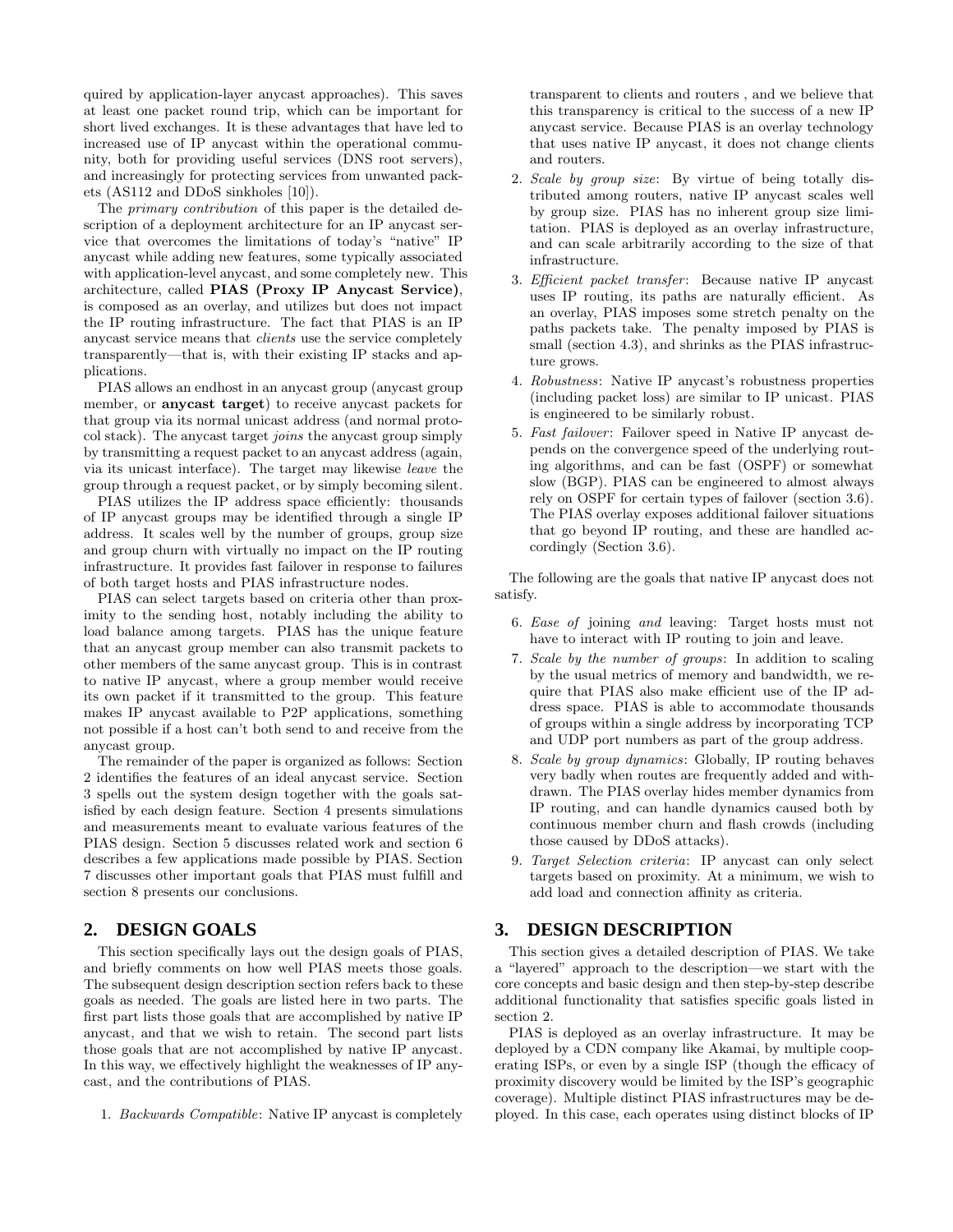

Figure 1: Proxy Architecture: the client packets reaching the proxies through native IP anycast are tunnelled to the targets

anycast addresses, and they do not interact with each other<sup>3</sup>. In the remainder of this document, for simplicity of exposition, we assume a single PIAS infrastructure.

The basic idea of PIAS, illustrated in Figure 1, is very simple. Router-like boxes, hereon referred to as anycast proxies (AP or simply proxies), are deployed at various locations in the Internet, for example at POPs (Point of Presence) of different ISPs. These proxies advertise the same block of IP addresses, referred to as the *anycast prefix*, into the routing fabric (BGP, IGP). As such, the proxies are reachable by native IP anycast—a packet transmitted to the anycast prefix will reach the closest proxy. However, these proxies are not the actual *anycast target destinations*  $(AT)^4$ . Rather, true to their name, they proxy packets that reach them via native IP anycast to the true target destinations using unicast IP. This proxying can take the form of lightweight tunnels or NAT. NAT allows for backwards compatibility with the protocol stack at target hosts, but increases processing at the proxy.

This novel combination of native IP anycast with tunnelling to the unicast addresses of the targets allows PIAS to fulfill three critical design goals and drives the rest of the system design. First, it allows for efficient use of the address space as all the IP addresses in the prefix advertised by the proxies can be used by different anycast groups. In fact, PIAS does one better. It identifies an anycast group by the full **transport** address (TA), i.e. IP address and TCP/UDP port, thus allowing thousands of anycast groups per IP address. Second, it solves the IP routing scaling problem by allowing many anycast groups to share a single address prefix and hence, fulfills goal 7. Finally, it relieves targets from the burden of interacting with the routing substrate. They can join an anycast group by registering with a nearby proxy that is discovered using native IP anycast. This fulfills goal 6.

The reader may notice two suspicious claims in the last paragraph. First, we claim to ease deployment by running unicast at the target instead of anycast, and yet the proxies still must run anycast. So, how is this an improvement? The benefit is that the difficult work of deploying IP anycast is borne by the anycast provider once, and amortized across many anycast groups. Second, we claim to improve scaling by allowing thousands of IP anycast groups to share a single IP address prefix. All we've really done, however, is to move the scaling problem from the IP routing domain to the PIAS infrastructure domain. This is quite intentional. As we argue

later on, the scaling issues are much easier to deal with in the overlay than in IP routing.

PIAS offers two primitives to the members of an anycast group, which involve sending messages to a nearby proxy:

- join(IP<sub>A</sub>:port<sub>A</sub>,IP<sub>T</sub>:port<sub>T</sub>,options): this message instructs the proxy to forward packets addressed to the anycast group identified by the TA  $IP_A: port_A$  to the joining node's unicast TA  $IP_T: port_T$ . The *options* may specify additional information such as the selection criteria (load balance etc.), delivery semantics (scoping etc.), or security parameters needed to authenticate the target host. These are discussed later.
- leave(IP<sub>A</sub>: $port_A, IP_T: port_T, options$ ): this message informs the proxy that the target identified by TA  $IP_T: port_T$ has left the group  $IP_A: port_A$ . options are the security parameters.

The join and leave messages are transmitted to the anycast address  $IP_A$ (that belongs to the anycast prefix) at some wellknown port that is dedicated to receiving registration messages. This means that no extra configuration is required for a target to discover a nearby proxy.

Note that we don't specify a "create group" primitive. For the purpose of this paper, we assume that the first join essentially results in the creation of the group. In practice, a subscriber to the service would presumably have entered into a contract with the anycast service provider, which would have resulted in the assignment of anycast TAs to that subscriber. The subscriber would also have obtained authentication information using which targets may join the group. While the issues surrounding this sort of group creation are important, they are not central to the PIAS architecture, and we don't discuss them further.

## **3.1 The Join Anycast Proxy (JAP)**

A target may leave a group either through the leave primitive, or by simply falling silent (for instance, because the target is abruptly shut off or loses its attachment to the Internet). This means that the **Join AP** (JAP—the nearby proxy with which the target registers; shown in figure 2) must monitor the health of its targets, determine when they are no longer available, and treat them as having left the group. The proximity of the JAP to the target makes it ideal for this.

The JAP must also inform zero or more other anycast proxies (APs) of the target(s) that have registered with it. This is because not all APs may be JAPs for a given group (that is, no target joined through them), but anycast clients (ACs) may nevertheless send them packets destined for the group. A proxy that receives packets directly from a client is referred to as the *Ingress*  $\overrightarrow{AP}$  (IAP)<sup>5</sup> for the client. Note that the client-IAP relation is established using native IP anycast. As an IAP, the proxy must know how to forward packets towards a target; even though the IAP may not explicitly know of the target.

One possible way to achieve this would have the JAP spread information about targets associated with it to all proxies. This allows the IAP to tunnel packets directly to clients (as in Figure 1). However, such an approach would hamper PIAS's ability to support a large number of groups. In fact, Figure 1 is conceptual—PIAS's approach for spreading group information is described in the next section and the actual paths taken by packets are shown in Figure 2.

<sup>5</sup>in figure 1 the proxies in the client-target path are IAPs

<sup>3</sup> Indeed, a single operator could deploy multiple distinct PIAS infrastructures as a way to scale.

<sup>4</sup> the members of the anycast group; hereon referred to as anycast targets or simply targets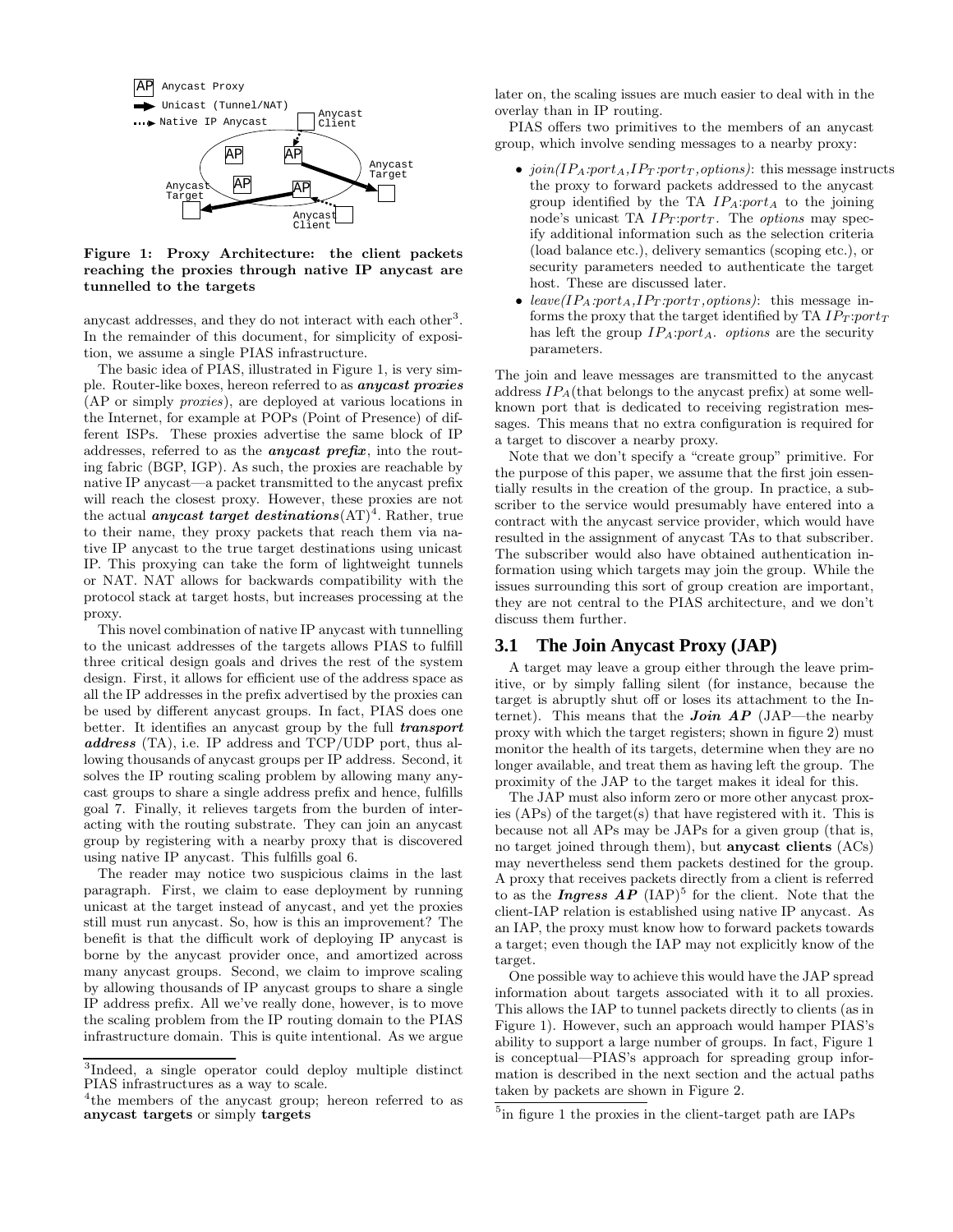

Figure 2: Initial (left) and subsequent (right) packet path. The table shows the various packet headers. Symbols in block letters represent IP addresses, small letters represent ports. AA(Anycast Address) is one address in the address block being advertised by PIAS, AA:g is the transport address assigned to the group the target belongs to, while AT:r is the transport address at which the target wants to accept packets. Here, the target joined the group by invoking join(AA:g,AT:r,options)

#### **3.2 Scale by the number of groups**

In the previous section, we mentioned the need for a scheme that would allow PIAS to manage group membership information while scaling to a large number of groups. For any given group, we designate a small number of APs (three or four) to maintain a list of JAPs for the group. When acting in this role, we call the AP a Rendezvous Anycast Proxy (RAP). All APs can act as RAPs (as well as as JAPs and IAPs).

The RAPs associated with any given group are selected with a consistent hash [11] executed over all APs. This suggests that each proxy know all other proxies, and maintain their current up/down status. This is possible, however, because we can assume a relatively small number of global APs  $( $20,000$ , a number we derive later). We also assume that,$ like infrastructure routers, APs are stable and rarely crash or are taken out of service. The APs can maintain each other's up/down status through flooding, gossip [12] or a hierarchical structure [13]. The current implementation uses flooding. Such an arrangement establishes a simple one-hop DHT and hence, limits the latency overhead of routing through the proxy overlay.

When a proxy becomes a JAP for the group (i.e. a target of the group registers with it), it uses consistent hashing to determine all the RAPs for the group and informs them of the join. This allows the RAP to build a table of JAPs for the group.

The concept of the RAP leads to a packet path as shown on the left side of Figure 2. When an IAP receives a packet for an anycast group that it knows nothing about, it hashes the group TA, selects the nearest RAP for the group, and transmits the packet to the RAP (path segment 2). The RAP receives the packet and selects a JAP based on whatever selection criteria is used for the group. For instance, if the criteria is proximity, it selects a JAP close to the IAP. The RAP forwards the packet to the selected JAP (path segment 3), and at the same time informs the IAP of the JAP (the RAP sends a list of JAPs, for failover purposes).

The use of RAPs unfortunately introduces another overlay hop in the path from client to target. We mitigate this cost however by having the IAP cache information about JAPs. Once the IAP has cached this information, subsequent packets (not only of this connection, but of subsequent connections too) are transmitted directly to the JAP. This is shown in the right-hand side of Figure 2. The time-to-live on this cache entry can be quite large. This is because the cache entry can be actively invalidated in one of two ways. First, if the target leaves the JAP, the JAP can inform the IAP of this when a subsequent packet arrives. Second, if the JAP disappears altogether, inter-AP monitoring will inform all APs of this event. In both cases, the IAP(s) will remove the cached entries, failover to other JAPs it knows of, or failing this, go back to the RAP. Because of this cache invalidation approach, the IAP does not need to go back to the RAP very often.

Note that in figure 2, the JAP is responsible for transmitting packets to and receiving packets from its targets. The reasoning for this is not obvious and goes as follows. We aim to support legacy clients that expect to see return packets coming from the same address and port to which they sent packets. In general, targets cannot source packets from anycast addresses and so at least one proxy must be inserted into the target-client path. Furthermore, if NAT is being used to forward packets to the target, then the proxy with the NAT state should be the proxy that handles the return packets.

This might argue for traversing the IAP in the reverse direction too, since by necessity it must be traversed in the forward direction. The argument in favor of using the JAP however, boils down to the following two points. First, it is highly convenient to keep all target state in one proxy rather than two or more. Since the JAP in any event must monitor target health, it makes sense to put all target state in the JAP. Second, the JAP is close to the target, so the cost of traversing the JAP in terms of path length is minimal (Section 4.3). Also, by seeing packets pass in both directions, the JAP is better able to monitor the health of the target. For the most part, when a packet passes from client to target, the JAP may expect to soon see a packet in the reverse direction. Rather than force the JAP to continuously ping each target, the lack of a return packet can be used to trigger pings.

The use of proxies implies that the PIAS path (AC⇒IAP⇒  $JAP \Rightarrow AT$ ) might be longer than the direct path  $(AC \Rightarrow AT)^6$ . However, the proximity of the client to the IAP and of the target to the JAP should ensure that PIAS imposes minimal stretch and hence fulfills goal 3. This has been substantiated by simulating the stretch imposed by PIAS across a tier-1 topology map of the Internet.

The introduction of the RAP to allow scaling by the number of groups is somewhat equivalent to the extra round-trip imposed by application-level anycast schemes, for instance in the form of the DNS lookup or the HTTP redirect. This is

<sup>&</sup>lt;sup>6</sup>the PIAS path may actually be shorter as inter-domain routing is not optimal[14]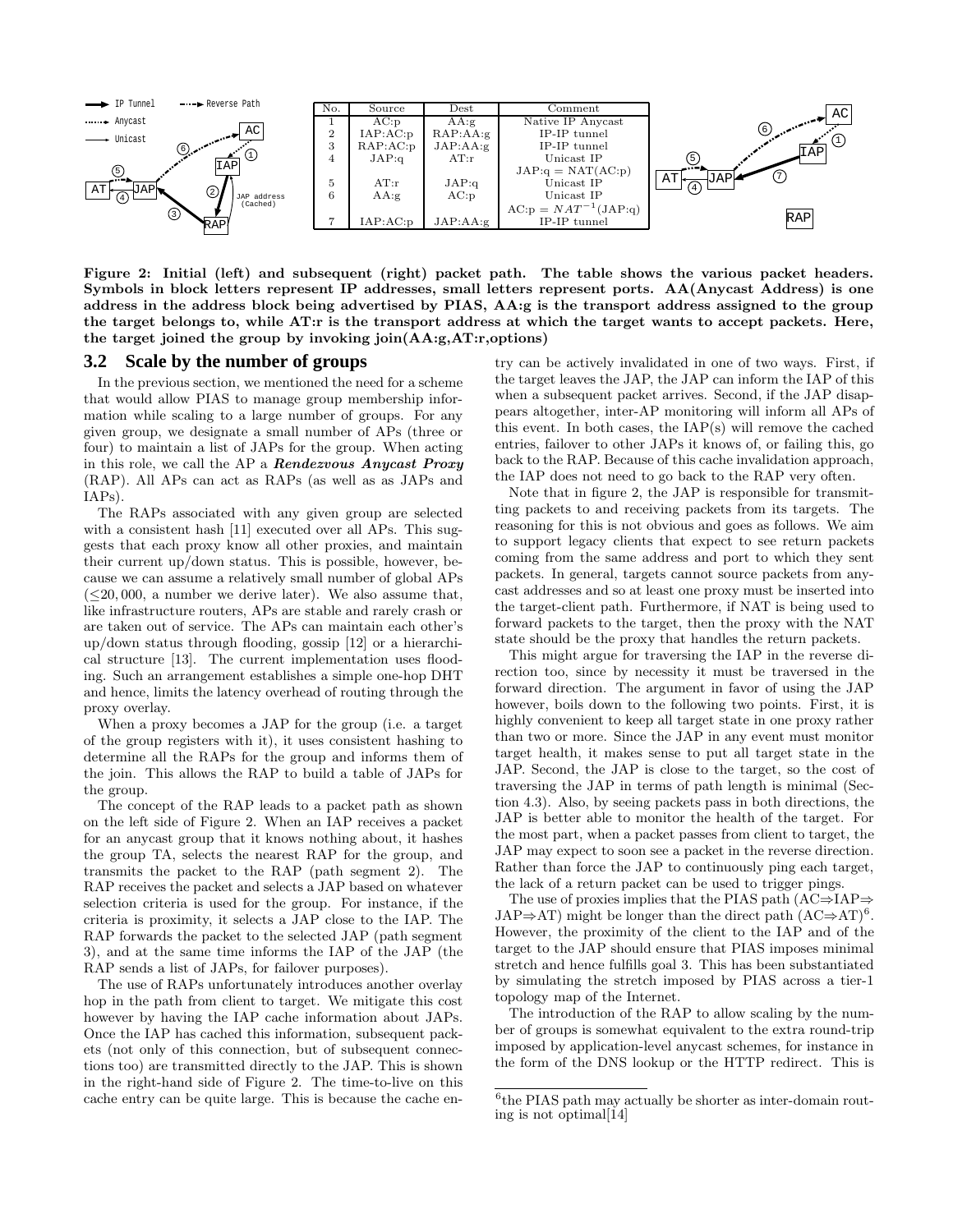one aspect of PIAS that falls short of native IP anycast, which has no such extra hop. Having said that, it would be possible for a small number of groups with minimal target churn to operate without RAPS—that is, to spread JAP information among all APs. This might be appropriate, for instance, for a CDN or for 6to4 gateways. By-and-large, however, we can expect most groups to operate with RAPs as described here, and in the remainder of the design section, we assume that is the case.

## **3.3 Scale by group size and dynamics**

If the only selection criteria used by a RAP to select a JAP were proximity to the client, then the RAP could ignore the number of targets reachable at each JAP. In order to load balance across targets, however, RAPs must know roughly how many targets are at each JAP. In this way, RAPs can select JAPs in a load balanced way, and each JAP can subsequently select targets in a load balanced way. Unfortunately, requiring that RAPs maintain counts of targets at JAPs increases the load on RAPs. This could be a problem for very large groups, or for groups with a lot of churn.

We mitigate this problem by allowing the JAP to give the RAP an approximate number of targets, for example within 25% or 50% of the exact number. For instance, if 25% error is allowed, then a JAP that reported 100 targets at one time would not need to report again until the number of targets exceeded 125 or fell below 75. This approach allows us to trade-off the granularity of load-balancing for scalability with group size and dynamics. Indeed, this trade-off can be made dynamically and on a per-group basis. A RAP that is lightly loaded, for instance, could indicate to the JAP that 100% accuracy reporting is allowed (i.e. in its acknowledgement messages). As the RAP load goes up, it would request less accuracy, thus reducing its load. The combination of the twotiered approach with inaccurate information in a system with 2 groups is illustrated in Figure 3 (the figure assumes that there is just one RAP for each group). Section 4.2 presents simulations that show the benefits of this approach in the case of a large, dynamic group.

In any event, the number of targets is not the only measure of load. Individual targets may be more-or-less loaded due to differing loads placed by different clients. Ultimately, the JAP may simply need to send a message to the RAPs whenever its set of targets are overloaded for whatever reason.

#### **3.4 Scale by number of proxies**

Given that we have laid out the basic architecture of PIAS, we can now specifically look at PIAS deployment issues. A central question is, how many proxies may we reasonably expect in a mature PIAS deployment, and can we scale to that many proxies?

A key observation to make here is that the scaling characteristics of PIAS are fundamentally different from the scaling characteristics of IP routing. While the traffic capacity of the Internet can be increased by adding routers, the scalability of IP routing per se is not improved by adding routers. All routers must contain the appropriate routing tables. For instance, all Tier1 routers must contain the complete BGP routing table no matter how many Tier1 routers there are. For the most part, IP routing is scaled by adding hierarchy, not adding routers.

With PIAS, on the other hand, scaling does improve by adding proxies. With each additional proxy, there are lower



Figure 3: 2-tier membership management: the JAPs keep the aliveness status for the associated targets; the RAP for a group tracks the JAPs and an approximate number of targets associated with each JAP

ratios of target-to-JAP and group-to-RAP. Growth in the number of groups and targets can be absorbed by adding proxies. However, an increase in the number of proxies presents its own scaling challenge. Among other things, every proxy is expected to know the up/down status of every other proxy.

The following describes a simple divide-and-conquer approach that can be used if the number of proxies grows too large. In a typical deployment, a given anycast service provider starts with one anycast prefix, and deploys proxies in enough geographically diverse POPs to achieve good proximity. As more anycast groups are created, or as existing anycast groups grow, the provider expands into more POPs, or adds additional proxies at existing POPs. With continued growth, the provider adds more proxies, but it also obtains a new address prefix (or splits the one it has), and splits its set of proxies into two distinct groups. Because the IP routing infrastructure sees one address prefix per proxy group, and because a proxy group can consist of thousands of proxies and tens of thousands of anycast groups, the provider could continue adding proxies and splitting proxy groups virtually indefinitely.

The size of a mature proxy deployment may be roughly calculated as follows. There are about 200 tier-1 and tier-2 ISPs [15]. An analysis of the ISP topologies mapped out in [16] shows that such ISPs have ∼25 POPs on average. Assuming that we'd like to place proxies in all of these POPs, this leads to 5000 POPs. Assuming 3-4 proxies per POP (for reliability, dicussed later), we get a conservative total of roughly 20,000 proxies before the infrastructure can be split.

While 20,000 proxies is not an outrageous number, it is large enough that we should pay attention to it. One concern not yet addressed is the effect of the number of proxies on IP routing dynamics. In particular, BGP reacts to route dynamics (flapping) of a single prefix by "holding down" that prefix—ignoring any advertisements about the prefix for a period of at most one hour [17]. A naive proxy deployment where each proxy advertises the anycast prefix directly into BGP would imply that a proxy failure necessitates a BGP withdrawal for the prefix (from the site where the proxy is located) that could lead to hold downs. While the proxy stability ensures that such events do not occur often, even the occasional prefix instability and the consequent service disruptions that a large proxy deployment would entail are not acceptable.

Hence, the deployment model involves more than one proxy being placed inside every POP where the proxies are deployed. Such an arrangement is referred to as an anycast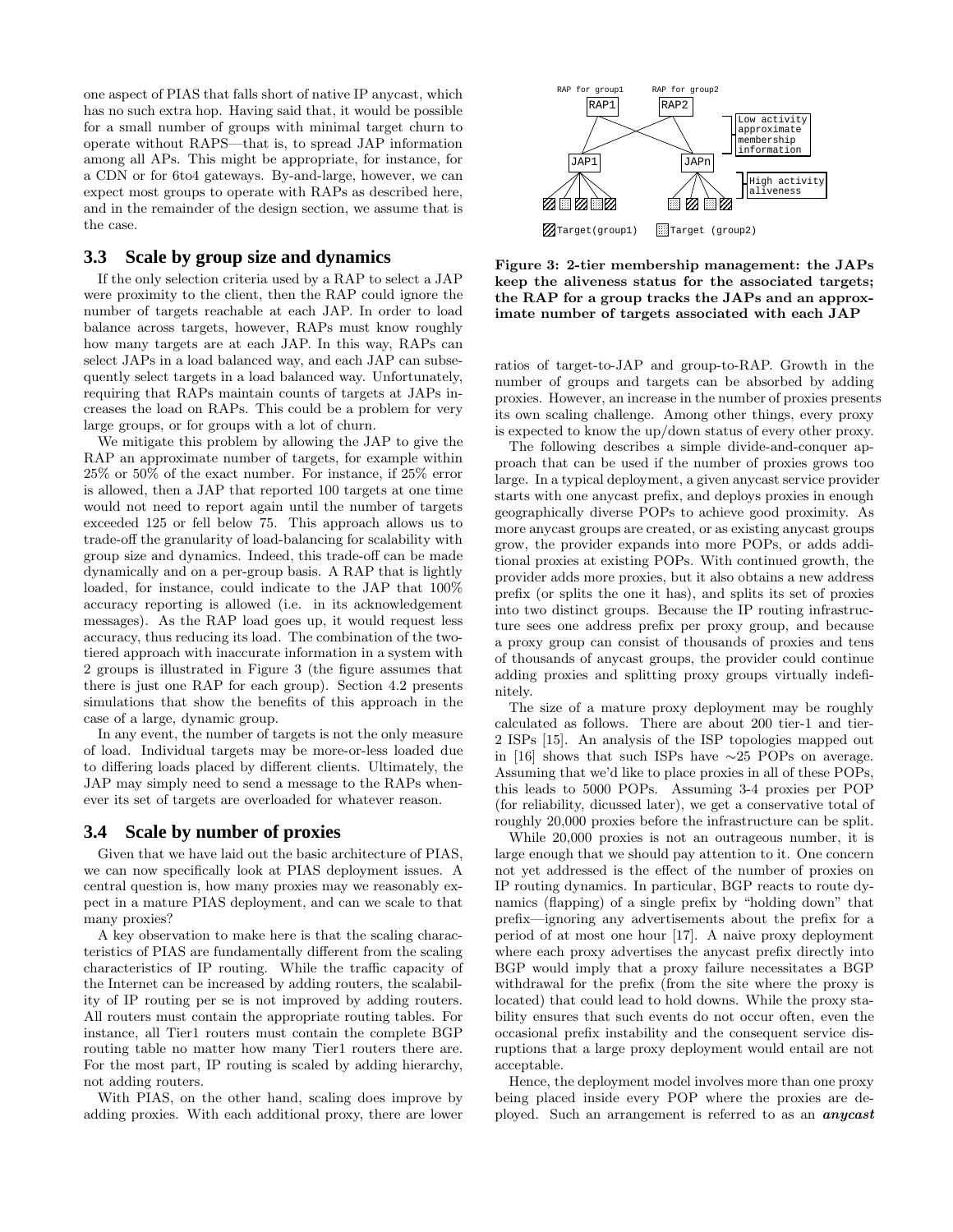| Segment               | Failure of | Failover through                                              | Section |
|-----------------------|------------|---------------------------------------------------------------|---------|
| $AC \rightarrow IAP$  | <b>TAP</b> | IGP, onto a proxy<br>within the same<br>cluster               | 3.6     |
| $IAP \Rightarrow JAP$ | JAP        | proxy health<br>monitoring system                             | 3.6     |
| $JAP \Rightarrow AT$  | AT         | pings between target<br>and JAP, passive<br>monitoring by JAP | 3.1.3.2 |
| $AT \Rightarrow JAP$  | JAP        | pings routed to a<br>different proxy<br>who becomes JAP       | 3.6     |
| $JAP \Rightarrow AC$  | AC         | no failover needed                                            |         |

Table 1: Failover along the PIAS forward path (AC⇒IAP⇒JAP⇒AT) and reverse path  $(AT \Rightarrow JAP \Rightarrow AC)$ 

 $cluster<sup>7</sup>$  and is based on the model used by the any casted f-root server[18]. The approach involves connecting one or more routers and more than one proxy to a common subnet. All the proxies in the cluster advertise the anycast prefix into IGP while the routers advertise it into BGP and hence, a proxy-failure does not lead to a BGP withdrawal.

## **3.5 Proximity**

The introduction of the proxies into the IP path negates the natural ability of native IP anycast to find the nearest target. Therefore, we require explicit mechanisms in PIAS to regain this capability.

As mentioned before, native IP anycast sets the client-IAP and target-JAP path segments. The RAP, on the other hand, selects the JAP, and therefore sets the IAP-JAP path segment (on forward packets) and the JAP-client path segment (on return packets). To ensure the proximity of the target to the client, the RAP must choose a JAP close to the IAP and hence, every AP must know the distance (in terms of latency) between every pair of APs. This could be accomplished using a proximity addressing scheme like GNP [19] or Vivaldi [20].

Another possibility is to use a simple, brute-force approach whereby every AP occasionally pings every other AP and advertises the minimum measured round trip time (RTT) to all other APs. This is feasible because, with the cluster deployment approach, RAPs only need to know the distance between each pair of clusters. While validating the above claim would require experimentation with the actual deployment, back of the envelope calculations do paint a promising picture for the simple approach.

## **3.6 Robustness and fast failover**

The introduction of proxies between client and target might have a negative impact on the robustness of PIAS as compared to native IP anycast. On the other hand, RON[14] has shown how an overlay structure can be used to improve the resiliency of communication between any two overlay members. Extending the same thought, PIAS, by ensuring the robustness of packet traversal through the proxy overlay, can improve the resiliency of communication between clients and group members. We believe that given the stable nature of the proxies, their deployment in well connected parts of the Internet (tier-1 and tier-2 ISPs) and the engineering that would go into their set-up, PIAS should be able to match, if not better, the robustness offered by native IP anycast.

A related requirement is that of fast fail-over. "E2E" native IP anycast has to achieve failover when a group member

crashes, so that clients that were earlier accessing this member are served by some other group member. Given the way native IP anycast works, this failover is tied to IP routing convergence. Specifically, in case of a globally distributed group, the failover is tied to BGP convergence, which in some cases can extend to a few minutes[14]. Since PIAS uses native IP anycast to reach the proxies, it is subject to the same issues. The process of overcoming the failure of a proxy is termed as proxy failover. In addition, the proxies must themselves be able to fail over from one target to another which is termed as target failover. Thus the failover problem seems worse with PIAS than with native IP anycast; however, this is not the case.

#### *3.6.1 Target failover*

As discussed in Sections 3.1 and 3.2, the JAP is responsible for monitoring the aliveness of its targets. It does this through pinging and tracking data packets to and from the target. The JAP is also responsible for directing IAPs to delete their cache entries when enough targets have failed.

#### *3.6.2 Proxy failover*

There is still the question of clients failing over onto a different proxy when their IAP crashes, and targets failing over when their JAP crashes. And there are two levels at which this must be achieved: at the routing level and at the overlay level.

At the routing level, the system must be engineered such that when a proxy fails, clients that were using this proxy as an IAP are rerouted to some other proxy quickly. PIAS's deployment of proxies in a cluster means that this failover is across proxies within the same cluster. Also, since the proxies advertise the prefix into IGP, PIAS relies on IGP for convergence after a proxy failure and hence can achieve faster failover. Typically, this is of the order of a few seconds and can be reduced to sub-second times[21].

At the overlay level, to monitor the health of proxies, we use a 2-tier health monitoring system. At the first tier, the proxies within the same proxy cluster are responsible for monitoring each other. At the next level, each proxy in a cluster monitors the health of a small number of other clusters. When either an individual proxy or an entire cluster fails, it is detected quickly and communicated to all remaining proxies.

Section 3.2 had described IAP behavior when a JAP goes down. The only thing left to discuss is target behavior when a JAP goes down. In this case, native IP anycast routing will cause ping packets from the target to reach another JAP, which will ask the target to re-register. Table 1 sums up the way PIAS achieves failover across various segments of the client-target path.

#### **3.7 Target selection criteria**

As described earlier, the RAP may select the JAP based on a number of criteria, including proximity, load balancing, and connection affinity<sup>8</sup>. The JAP subsequently selects a target. It is this selection process, divorced from IP routing, that allows PIAS to offer richer target selection criteria

How PIAS achieves load balance and proximity has already been discussed. Connection affinity is discussed later in this section. We wish to point out here that these three important selection criteria are in fact at odds with each other. For

<sup>7</sup>hereon referred to as proxy cluster or simply, cluster

<sup>8</sup>Connection affinity—all packets from a given connection or flow are delivered to the same target.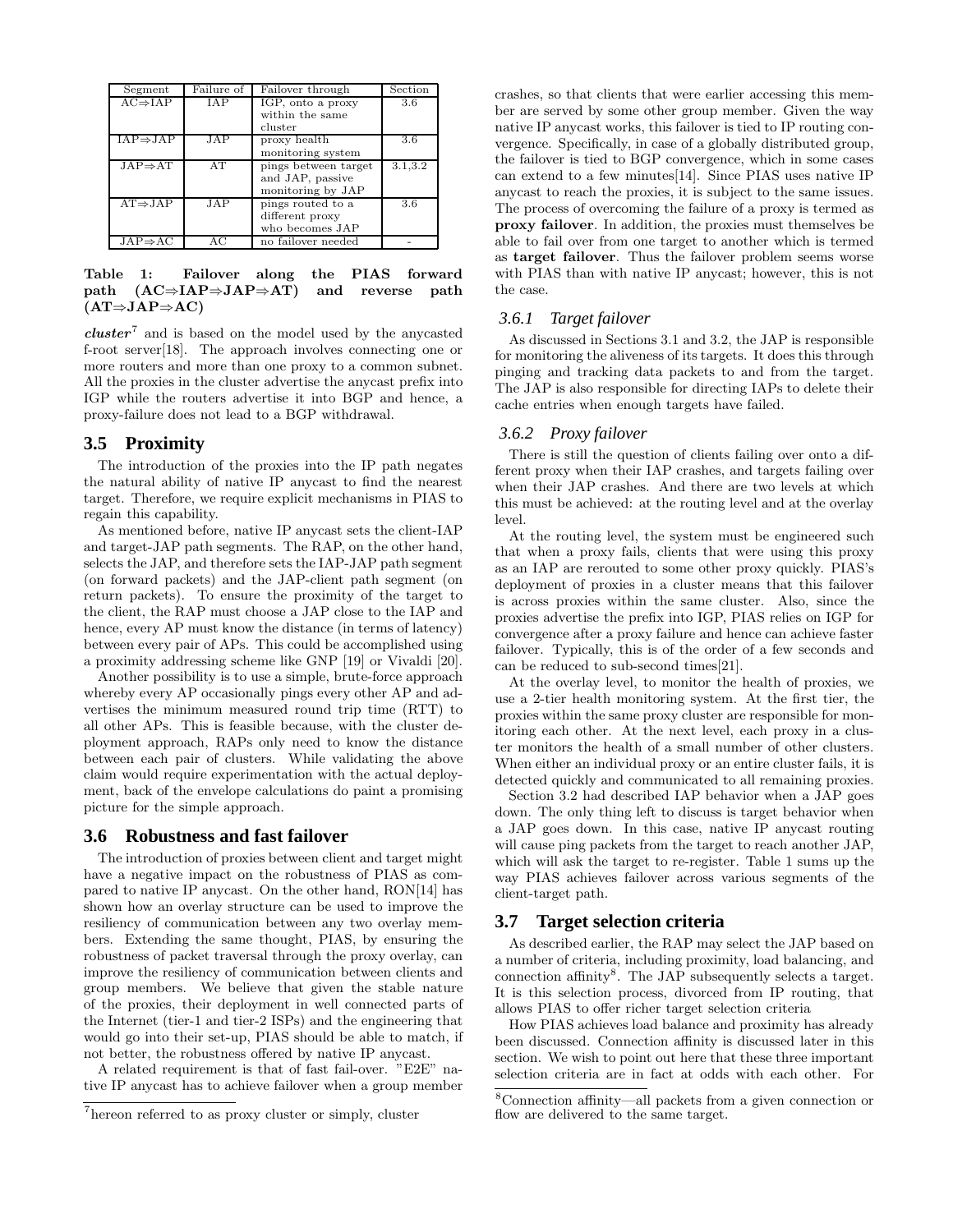

Figure 4: Lack of native IP anycast affinity can cause flaps in the PIAS model

exampl, if both load balance and proximity are important criteria, and the JAP nearest to the IAP is heavily loaded, then one of the other criteria must be compromised. This basic set of trade-offs applies to application-level anycast as well.

By never selecting the source of a packet as the target, PIAS allows a host to be both a target and a client for a given group. Packets sent by the target to the group address would be forwarded to some group target other than the sender. Note that this is not possible with native IP anycast and it allows PIAS to support new P2P applications (section 6.1).

Proxies could potentially base their target selection on various scoping criteria. These selection criteria can be expressed by overloading the transport address, i.e. a group can have separate TAs for each type of scoping. For instance, an anycast packet could be administratively scoped. That is, it could indicate that the target should be in the same site, belong to the same DNS domain, or have the same IP address prefix (or be from different sites, DNS domains, or IP prefixes). While how this would be configured and operated is a good topic for further study, the selection functionality of the RAP allows for the possibility of many such features.

Another form of selection would be to pick a random target rather than the nearest target - the RAP would pick a random JAP who would then pick a random target. Random selection among a group can be useful for various purposes such as spreading gossip [22] or selecting partners in multicast content distribution [23]. Indeed, in the PIAS architecture, there is no reason an anycast packet cannot be replicated by the RAP and delivered to a small number of multiple targets. The salient point here is that, once IP anycast functionality is divorced from IP routing, any number of new delivery semantics are possible if the benefits justify the cost and complexity.

#### *3.7.1 Connection affinity*

Lack of connection affinity in native IP anycast has long been considered one of its primary weak points. This issue spills over into PIAS. Specifically, the issue is how to maintain affinity when native IP anycast causes a different IAP to be selected during a given client connection. If the same IAP is always used, then packets will be sent to the same JAP that was initially cached by the IAP. However, a change in the IAP could lead to a change in the target the packets are delivered to, as shown by Figure 4. Application-layer anycast doesn't have this problem, because it always makes its target selection decision at connection start time, and subsequently uses unicast.

A simple solution would be to have RAPs select JAPs based on the identity of the client, such as the hash of its IP address. This way, even if IP routing caused packets from a given client to select a different IAP, they would be routed to the same JAP and hence the same target. Unfortunately,



Figure 5: Percentiles for the average time between flaps for all the anycasted destinations

this approach completely sacrifices proximity and load balance. Broadly, another approach would be to modify the host application by making it anycast aware, and redirect the host to the unicast address of a selected target (either PIAS or the target itself could do this redirect). There are some security issues here—the redirect must be hard to spoof—but these are surmountable.

We can also imagine complex schemes whereby JAPs and IAPs coordinate to insure affinity. However, a fundamental question that still has not been answered is, how good or bad is the affinity offered by native IP anycast? It might be the case that the affinity offered by native IP anycast is very good; i.e. the probability that a connection breaks due to a routing flap is very small as compared to the probability of the connection breaking due to other factors. This would imply that we do not need the complex mechanisms stated above. In this regard, we did some measurements to find out the affinity offered by native IP anycast. Our results, while preliminary, suggest that native IP anycast affinity is quite good, and PIAS need not do anything extra to provide reasonable connection affinity. Details of these measurements are presented in section 4.1

## **4. EVALUATION**

In this section we evaluate the PIAS architecture using measurements and simulations. Section 4.1 describes the measurements made using the Planetlab[24] testbed and the anycasted DNS root servers to argue for the sufficiency of the affinity offered by native IP anycast and hence, PIAS. Sections 4.2 and 4.3 present simulation results that show the scalability (by group characteristics) and the efficiency of the PIAS deployment. Finally, section 4.4 discusses our PIAS implementation. We also measured the quality of proximity selection offered by the anycasted DNS server deployments. These are briefly discussed in section 7.

#### **4.1 Connection Affinity measurements**

As mentioned earlier, it is important to determine the affinity offered by native IP anycast in order to understand the need for mechanisms to ensure affinity in PIAS. This section presents the results of our measurement study aimed to do so. The goal of the study was to determine how often IP routing selected different locations when sending packets to a native IP anycast address. We used the anycasted root servers and the AS-112 servers as the anycast destinations. For clients, we used 129 Planetlab nodes belonging to 112 sites.

For each anycast destination, the clients probed the associated anycast address every 10 seconds to determine the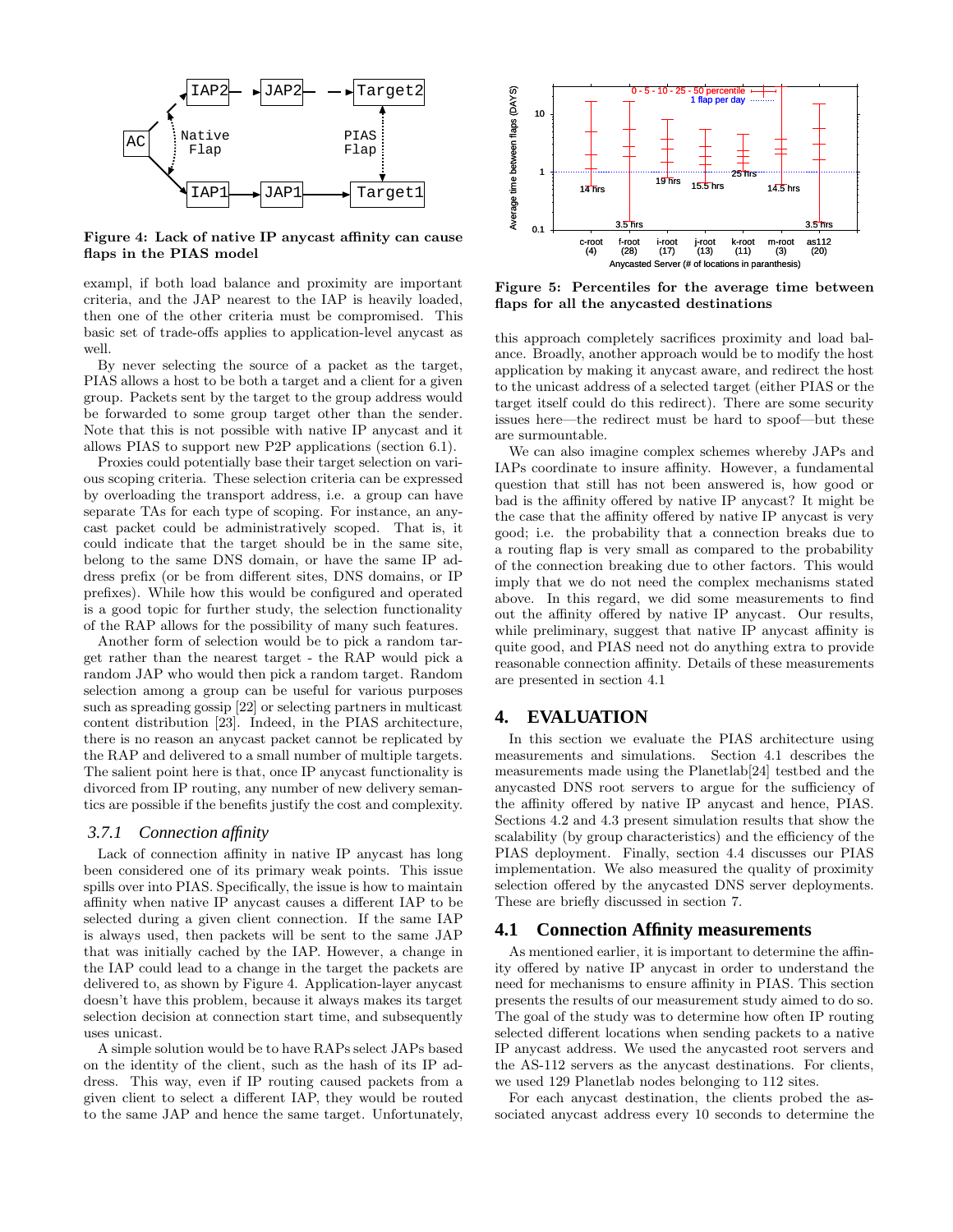

Figure 6: System wide messages from the all the JAPs to the 4 RAPs during the event for varying degrees of inaccuracy

location they are routed too. The servers at different locations have been configured by their operators to respond to a TXT type DNS query with their location[25] and hence, the probes were DNS queries generated using dig. This data was collected for a period of 30 continuous days in Dec'04-Jan'05.

The probing of the anycasted destinations reveals changes in routing or 'flaps' that cause packets to be delivered to different locations of an anycasted server. So, a pair of probes from a given Planetlab node switching from the San Jose froot server to the Palo Alto f-root server<sup>9</sup> would be counted as one flap. Using our measurement data, we determined the average time between flaps to a given root server for each probing node. Figure 5 plots various percentiles for the average time between flaps when probing various anycasted servers. The figure shows that the anycasted services are very stable as viewed from almost all locations. For example, more than 95% of the nodes observed less than a flap per day for all the anycasted destinations. Similarly, ∼48% of the nodes never observed a flap when probing the f-root during the entire 30 day period.

Also, the few nodes that observed frequent flaps (i.e. an average inter-flap duration of less than a day) had their average skewed by tiny bursts of instability in between large periods of stability. For example, the Planetlab node that experienced most flaps (208) over the month when probing j-root was in Leixip, Ireland. Of these, 180 flaps occurred in a 3-hour period. We conjecture that such phenomena can be attributed to ephemeral issues specific to the sites to which these nodes belong. While a more rigorous analysis of the collected data and correlation with BGP-updates for the prefixes representing these anycasted destinations would be needed for determining the causes and patterns amongst these flaps, the overall figures do paint an encouraging picture. These measurements reveal that the probability that a two minute connection breaks due to a flap is about 1 in 4500 and the probability that an hour long connection breaks is about 1 in 150. Note that it is the short connections that, in order to avoid the overhead of anycast to unicast redirect, need to rely on anycast affinity. Long connections can incur the overhead of a redirect and hence, could use anycast for discovery and unicast for the actual communication.

We admit that the limited number(129) and variety of vantage points and the number of locations of the anycast des-



Figure 7: Average system wide messages (per second) versus the percentage of inaccuracy with varying number of proxies and varying maximum group size.

tinations makes our study preliminary. Also, the operators of j-root, based on their observations, have come to the opposite conclusion regarding the ability of native IP anycast to support stateful connections[26]. While their results are being debated by many in the operational community[27], we are trying to acquire the relevant data-sets so as to find the reason for the flapping observed by them (something that the authors of the j-root study have not analyzed).

## **4.2 Scalability by group size and dynamics**

In this experiment, we evaluate PIAS's ability to handle large and dynamic groups (as described in 3.3). We simulate the load imposed by a large group with high churn on the proxy infrastructure. The dynamics of the simulated group - the arrival rate of group members and the session duration cumulative distribution function - resemble the dynamics of the largest event observed in a study of large-scale streaming applications[28]. Simulation of just one such group is sufficient as the load imposed varies linearly with the number of such groups supported.

The PIAS infrastructure in the simulation has varying number of proxies and maximum group size. We simulate four RAPs per group. We want to measure the number of messages required to keep the 2-tier membership hierarchy updated in face of the group dynamics. This is the number of messages from the JAPs of the group to the 4 RAPs and is referred to as 'system wide messages'.

Figure 6 plots the system wide messages produced with a proxy deployment of size 1000 and the group size bounded by 90000. The topmost curve in the figure shows how the group size varies with the time. A flash crowd, at a rate of ∼100 members/second, leads to a sudden rise in the group size in the first 10 minutes. The other curves plot the number of messages produced in the corresponding minute (as plotted along the X-axis) for varying degrees of inaccuracy. The degree of inaccuracy, as explained in section 3.3, implies that a JAP only informs a RAP of a change in the number of members associated with it if the change is more than a certain percentage of the last value sent.

The inaccuracy of information offers only a small benefit in the nascent stages of the group (the first minute). This is because no matter what inaccuracy percentage we use, the JAP must inform the RAP of the first group member that contacts it. In the next couple of minutes, as the group increases in

<sup>9</sup>San Jose and Palo Alto are two locations of the f-root server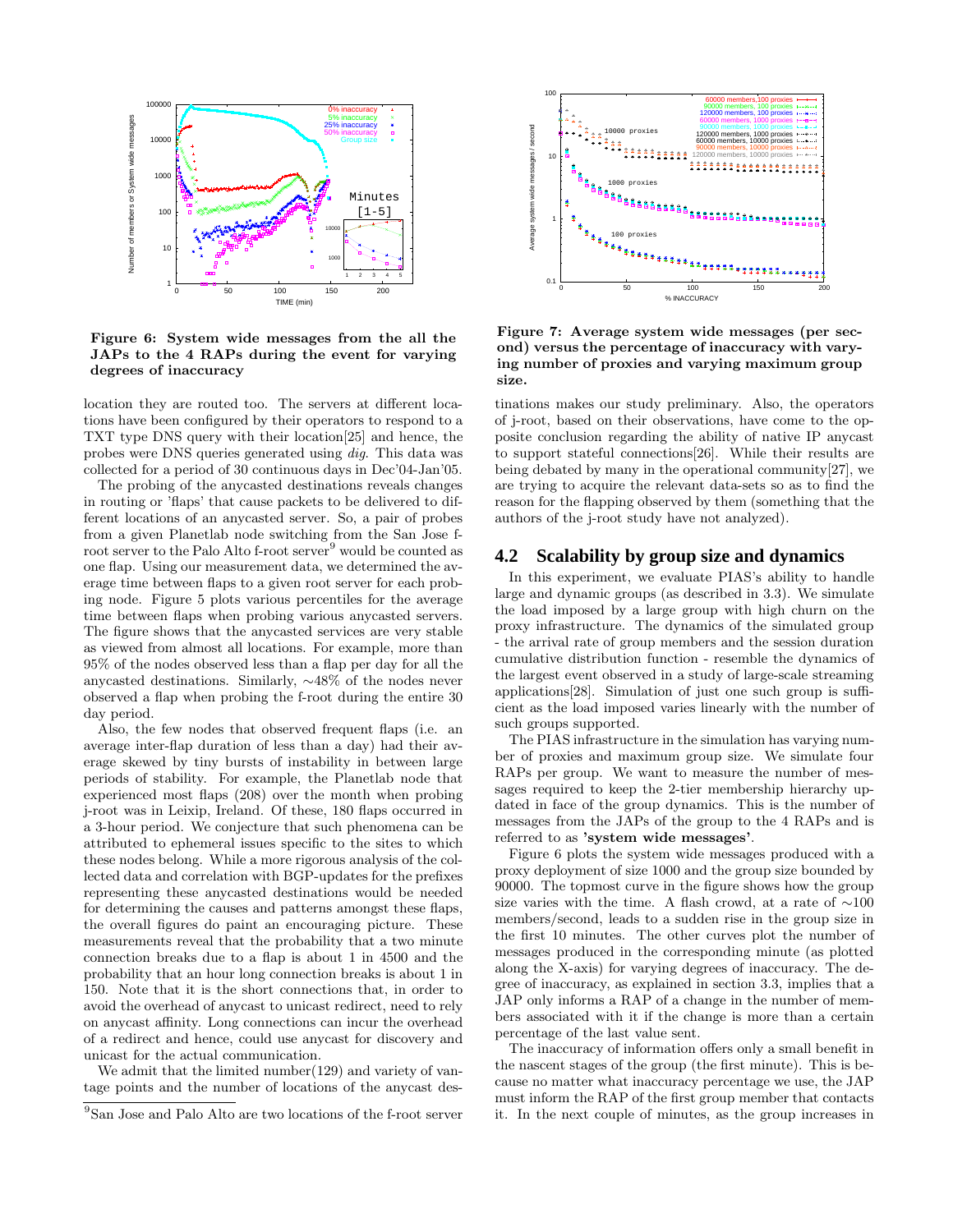size and more members join their corresponding JAPs, the inaccuracy causes the traffic towards the 4 RAPs to drop rapidly (see the embedded graph in figure 6). Overall, the average number of messages over the duration of the entire event reduces from 2300 per min. with the naive approach to 117 per min. with 50% inaccuracy.

Figure 7 plots the average system wide messages (per second) versus the percentage of inaccuracy for varying number of proxies and varying maximum group size. Each plotted point is obtained by averaging across 20 runs. All curves tend to knee around an inaccuracy mark of 50%−60%. The closeness of the curves for different sized groups (given a fixed number of proxies) points to the scalability of the system by the group size even in the face of high churn.

More interesting is the variation of the load on the RAPs with the number of proxies. As the number of proxies increase, the number of JAPs increase; an offshoot of the assumption that the group members are evenly distributed across the proxy infrastructure. For a given group size, each JAP is associated with lesser number of group members. Hence, there is lesser benefit due to the inaccuracy approach. This shows up as the increase in the average number of messages directed towards the RAPs with the number of proxies.

The figure shows that such an extreme group in a 100 proxy deployment with 100% inaccuracy would require an average of ∼0.18 messages/second. As a contrast the same setup in a 10000 proxy deployment would necessitate an average of ∼7.25 messages/second. The low message overhead substantiates the PIAS scalability claim. Note that a larger number of proxies implies that each proxy is a RAP for a smaller number of groups. The number of targets associated with each proxy (as a JAP) reduces too. Thus, increasing the number of proxies would indeed reduce the overall load on the individual proxies.

## **4.3 Stretch**

PIAS causes packets to follow a longer path (client  $\Rightarrow$  IAP  $\Rightarrow$  JAP  $\Rightarrow$  target). We have argued that the combination of native IP anycast and proxy-to-proxy latency measurements minimizes the effect of this longer path. This section simulates the stretch introduced by PIAS along the end-to-end path.

For the simulation, we use a subset of the actual tier-1 topology of the Internet, as mapped out in the Rocketfuel project [16]. This subset consists of 22 ISPs, 687 POPs, and 2825 inter-POP links (details in [29]). The use of only the tier-1 topology can be justified on two grounds. First, a large proportion of traffic between a randomly chosen client-target pair on the Internet would pass through a tier-1 ISP. Second, such a simulation gives us an approximate idea about the overhead that a PIAS deployment restricted to tier-1 ISPs would entail.

The topology was annotated with the actual distance between POPs (in Kms) based on their geographical locations. We then used SSFNET[30] to simulate BGP route convergence. This allowed us to construct forwarding tables at each of the POPs and hence, determine the forwarding path between any two POPs.

The simulated PIAS deployment involves placing a variable number of proxies at random POPs, one proxy per POP. These POPs are referred to as the *proxy POPs*. For every client-target pair to be simulated, we choose a POP through which the client's packets enter the topology (the *client* 



Figure 8: Percentiles for the stretch with varying number of proxies

POP) and a POP through which the target's packets enter the topology (the target POP). The forwarding paths between the client and the target through these POPs represents the direct path. The IAP is assumed to be in the proxy POP closest to the client POP—this is the IAP POP. Similarly, the JAP is in the proxy POP closest to the target POP—this is the JAP POP. The PIAS path comprises of the following three segments: from the *client POP* to the *IAP POP*, from the IAP POP to the JAP POP and from the JAP POP to the target POP.

Figure 8 plots the percentiles for the stretch with varying number of proxies. For a given number of proxies, we simulated 100000 runs. Each run comprised of simulating a clienttarget pair and finding the direct and the PIAS path length (in kms). Note that the well-documented non-optimal nature of inter-domain routing[14] is reflected in the cases where the PIAS path turns out to be shorter than the direct path. The figure shows that with a deployment of just 100 proxies (a mature deployment might encompass 50 times more POPs), the median stretch is 1.01 with the  $90^{th}$  percentile being 2.2. Hence, even with a small size deployment, PIAS performs well with regards to the direct path.

## **4.4 Implementation**

We have implemented the PIAS system and are in the process of deploying it. The current implementation of PIAS proxies comprises of a user-space component responsible for the overlay management tasks, such as handling proxy failures, target join/leaves, health monitoring etc. and a kernelspace component responsible for the actual forwarding of packets through the use of Netfilter hooks[31]. This involves tunnelling of the packets when sending them between 2 proxy nodes, and using a NAT when handling packets to/from a target.

## **5. RELATED WORK**

Table 2 summarizes the pros and cons of PIAS, application level anycast, and other related approaches described below.

Partridge et. al. [1] originally proposed the IPv4 anycast service. It involves assigning an otherwise unicast IP address  $IP<sub>A</sub>$  to multiple hosts, and advertising it into the routing infrastructure from all the hosts. Packets addressed to  $IP_A$ will be forwarded to the host nearest to the packet source in terms of metrics used by the routing protocol. Later, IPv6 incorporated anycast into its addressing architecture[8]. It allowed for scoped anycast addresses for groups confined to a topological region, which does not burden the global routing system. However, a globally spread group still poses scalability problems. Besides, IPv6 anycast also inherits all the other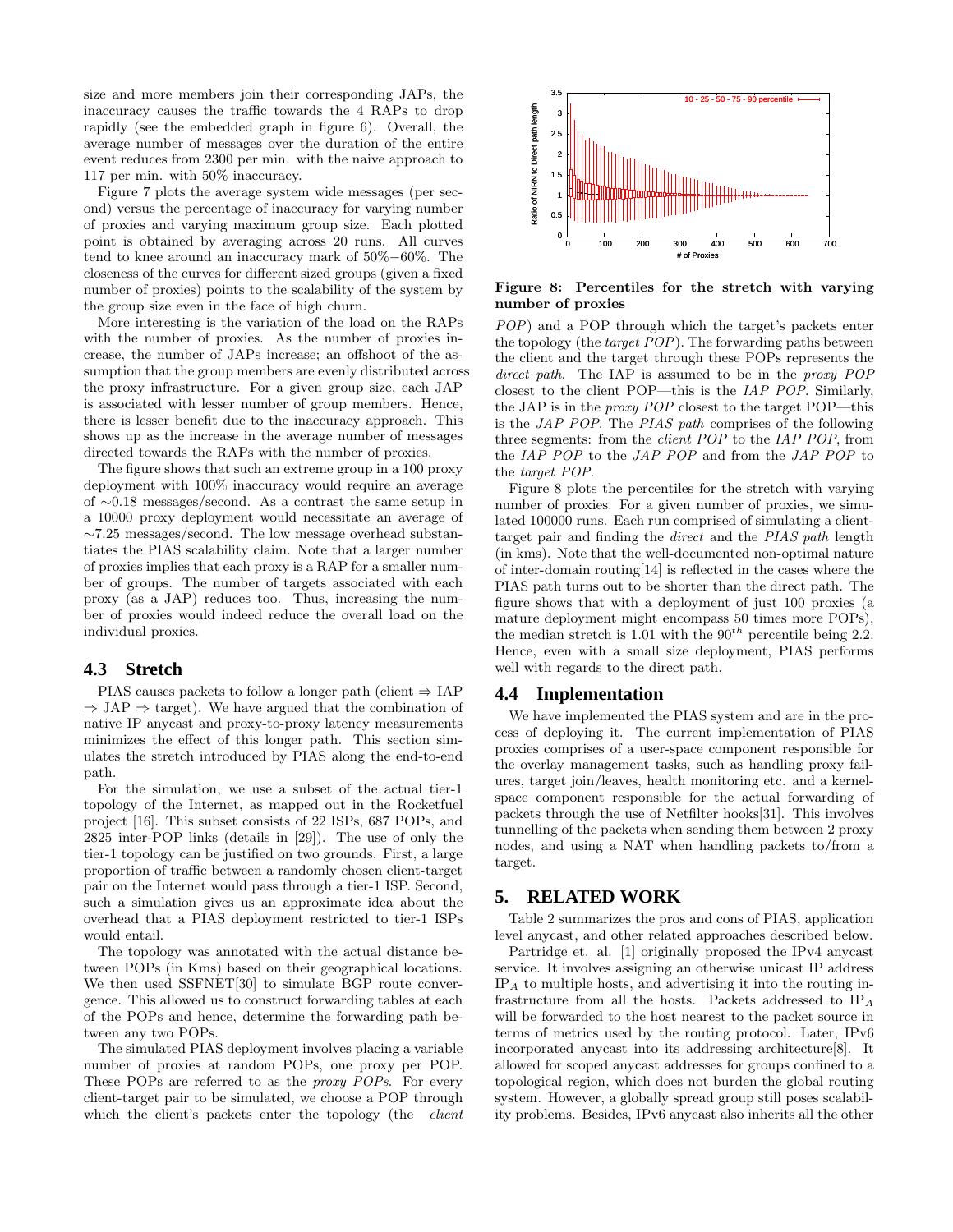| Criterion (related to goal number)  | IPv4         | IPv6         | $IP + GIA$  | App. Level | i3                   | <b>PIAS</b>         |
|-------------------------------------|--------------|--------------|-------------|------------|----------------------|---------------------|
| Router Modification(1)              | No           | No           | Yes         | No.        | No                   | No                  |
| $Client$ Modification $(1)$         | No.          | No.          | No.         | No.        | Yes                  | No.                 |
| Scalability by group $size(2)$      | Very Good    | Very Good    | Very Good   | Poor       | $\rm Poor/Good^{10}$ | Good                |
| Stretch(3)                          | No.          | No.          | Little/No   | No.        | Little               | Little              |
| Robustness(4)                       | No Issues    | No Issues    | No Issue    | Mixed      | Mixed                | Mixed <sup>11</sup> |
| Failover(5)                         | $Fast^{12}$  | $Fast^{12}$  | $Fast^{12}$ | Fast       | Fast                 | Fast                |
| Target Deployment $(6)$             | Difficult    | Difficult    | Difficult   | Easy       | Easy                 | Easy                |
| Scalability by no. of $groups(7)$   | No.          | No.          | Yes         | Yes        | Yes                  | Yes                 |
| Scalability by group dynamics $(8)$ | Poor         | Poor         | Poor        | Poor       | $\rm Poor/Good^{10}$ | Good                |
| Cost of $Proximity(9)$              | None         | None         | Small       | Large      | Large                | Small               |
| Low-level access                    | $_{\rm Yes}$ | $_{\rm Yes}$ | Yes         | No         | Yes                  | Yes                 |

Table 2: The Anycast Design Space

limitations of IPv4 anycast. Despite the shortcomings, there has been work detailing the relevance of anycast as a tool for service discovery and other applications, both for IPv4[32] and for IPv6[33].

Katabi and Wroclawski[34] proposed an architecture that allows IP anycast to scale by the number of groups. Their approach is based on the observation that services have a skewed popularity distribution. Hence, making sure that the unpopular groups do not impose any load on the routing infrastructure addresses the scalability issue. However, the need to change routers puts a severe dent on the practical appeal of the approach. Besides, being a router-based approach, it suffers from most other limitations of IPv4 anycast.

Because of the limitations of these approaches, anycast today is typically implemented at the application layer. This offers what is essentially anycast service discovery—DNSbased approaches use DNS redirection while URL-rewriting approaches dynamically rewrite the URL links as part of redirecting a client to the appropriate server. Related proposals in the academic community include [35][36]. The idea behind these is to identify the group using an application level name that, at the beginning of the communication, is mapped to the unicast address of a group member. The reliance on unicast support from the underlying IP layer implies that these approaches circumvent all limitations of IP anycast. The challenge here is to collect the relevant selection metrics about the group members in an efficient and robust fashion.

Another element in this design space is anycast built on top of the indirection architecture offered by i3[37]. i3 uses identifiers as a layer of indirection that generically gives the receiver tremendous control over how it may (or may not) be reached by senders. One of the services i3 can provide is anycast. There are two main advantages of PIAS over i3 for the anycast service. First, PIAS requires no changes in the protocol stack, whereas i3 requires a new layer inserted below transport. A PIAS client, on the other hand, can use PIAS with no changes whatsoever. Second, because PIAS uses native IP anycast, it is easier to derive proximity from PIAS than from i3. PIAS only has to measure distances between proxies—i3 has to measure distances to clients and targets. The main advantage of i3 over PIAS is that it is easier to deploy an i3 infrastructure than a PIAS infrastructure, precisely because i3 doesn't require IP anycast. Indeed, this has been a source of frustration for us—we can't just stick a PIAS proxy on Planetlab and start a service.

As far as the broader notion of indirection is concerned, there is no question that i3 is more general. Its ability for both the sender or receiver to chain services is very powerful. The addressing space is essentially infinite, and hosts can create addresses locally. Finally the security model (that supports the chaining) is elegant and powerful. Having said that, PIAS does provide indirection from which benefits other than just anycast derive. For unicast communications, it could be used to provide mobility, anonymity, DoS protection, and global connectivity through NATs. In the best of all worlds, we'd want something like i3 running over PIAS. But IPv6 and NAT have taught us that you don't always get the best of all worlds, and considering PIAS's backwards compatibility, it may after all be the more compelling story.

# **6. ANYCAST APPLICATIONS**

Given that PIAS offers an easy-to-use global IP anycast service that combines the positive aspects of both native IP anycast and application-layer anycast, it is interesting to consider new ways in which such a service could be used.

## **6.1 Peer Discovery**

Though IP anycast has long been regarded as a means of service discovery, this has always been in the context of clients finding servers. PIAS opens up discovery for P2P networks, where not only is there no client/server distinction, but peers must often find (and be found by) multiple peers, and those peers can come and go rapidly. Examples of such cases include BitTorrent and network games.

One reason that traditional IP anycast has not worked for peer discovery (other than difficulty of deployment), is that an IP anycast group member cannot send to the group—packets are just routed back to themselves. With the right selection characteristics, PIAS can support a wide-range of P2P applications. Random selection would allow peers to find arbitrary other peers, and is useful to insure that unstructured P2P networks are not partitioned. Proximity is obviously also important, but to insure that a peer can find multiple nearby peers (rather than the same peer over and over), a selection service whereby a node can provide a short list of targets to exclude (i.e. already-discovered targets) could be used.

## **6.2 Reaching an Overlay network**

A very compelling application of PIAS would allow a RON[14] network to scale to many thousands of members, and would allow those members to use RON not only for exchanging packets with each other, but with any host on the Internet! What follows is a high-level description of the approach. Assume a set of 50-100 RON "infrastructure" nodes that serve

 $^{10}\rm{Note}$  that the way i3 has described their anycast, it wouldn't scale to very large or very dynamic groups, because a single node holds all the targets and receives pings from the targets. It may be possible that i3 could achieve this with a model closer to how they do multicast, but we're not sure.

 $^{11}$  for reasons described in first paragraph of section 3.6

<sup>12</sup>they can be engineered to be fast by relying on IGP for convergence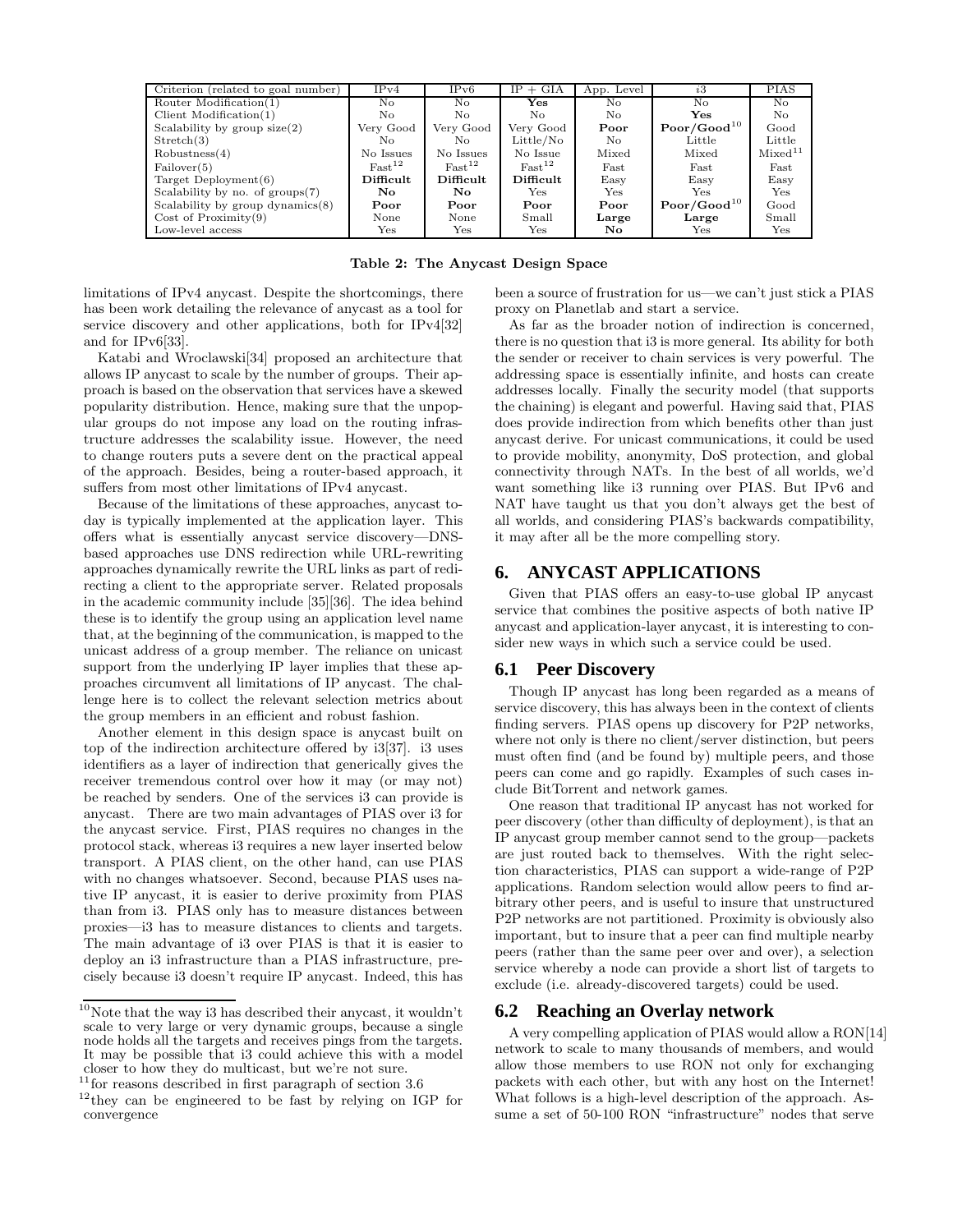many thousands of RON clients. The RON nodes all join a large set of anycast groups—large enough that there is an anycast transport address (TA) for every possible client connection. The RON nodes also partition the anycast TAs so that each TA maps to a single RON node. Clients discover nearby RON nodes (or a couple of them) using one of the anycast groups, and establish a unicast tunnel (for instance, a VPN tunnel) with the RON node. We call this the RON tunnel, and the RON node is referred to as the local RON.

When a client wishes to establish a connection with some remote host on the Internet, it does so through its RON tunnel. The local RON assigns one of its TAs to the connection using NAT, and forwards the packet to the remote host. When the remote host returns a packet, it reaches a nearby RON node, called the remote RON. Because the transport address of the return packet maps to the local RON node, the remote RON node can identify the local RON node. The remote RON tags the packet with its own identity, and transmits the packet through the RON network to the local RON node, which caches the identity of the remote RON, and delivers the packet to the client. Now subsequent packets from the client to the remote host can also traverse the RON network.

This trick isn't limited to RONs. It could also work for route optimization in Mobile IP<sup>13</sup> (for v4 or v6, see [38] for a description of the problem), or simply as a way to anonymize traffic without sacrificing performance.

## **7. DISCUSSION**

In this paper, we have presented the basic aspects of PIAS. A "practical" IP anycast service, however, requires a number of features that we don't have space to describe in detail. For example, the need for scoping whereby packets from clients in a domain (enterprise) are always served by targets within the domain. This can be achieved by deploying a PIAS proxy in the domain, or simply by deploying intra-domain native IP anycast.

Another important issue is security. The IP routing infrastructure is secured router-by-router through human supervision of router configuration. This makes routing security error-prone and unreliable. Since PIAS involves advertising a prefix into inter-domain routing, it is afflicted by the same issues. However, it is important to note that PIAS does not worsen the situation. Also, the fact that from the routing point of view, an anycasted autonomous system is akin to a multi-homed autonomous system implies that any future solution for routing security would apply directly to the PIAS deployment.

PIAS, however, does need to explicitly secure its join and leave primitives. The fact that these primitives are to be used by group members who have an explicit contract with the anycast service provider implies that we could use standard admission control schemes; for example PIAS could adapt any of a number of network or wireless authentication protocols like EAP [39]. Previous work on using overlays to protect specific targets from DOS attacks [40] described some approaches to allow controlled access to the overlay.

An assumption implicit in PIAS's claim of incurring minimal stretch (section 4.3) is the proximity of the client to the IAP and of the server to the JAP. This assumption is justified by the fact that these relations are discovered using native IP



#### Figure 9: Native IP anycast inefficiency - packets from client C in New York destined to the native IP anycast address are routed to the anycast server in Berkeley, even though there is a server in New York

anycast and hence, the distances are small in terms of metrics used by inter-domain routing. However, this does not necessarily imply that the distances are small in terms of latency. As a matter of fact, preliminary measurements done by us show that the assumption does not hold for the j-root server anycast deployment. We found that native IP anycast does not do a great job of selecting close-by locations, at least not for the j-root server deployment. For example, 40% of the measured clients experienced a stretch of more than 4 when accessing the anycasted j-root. The measurement methodology and the results are detailed in [41].

We believe the inefficacy of any cast when selecting closeby root-servers might be due to the way the j-root servers have been deployed - all 13 any casted servers for *i*-root are placed in POPs of different ISPs. A possible problem with this approach is illustrated in figure 9. The figure shows 2 ISP networks- I1 and I2, each having a POP in New York and in Berkeley. It also shows a native IP anycast deployment (AS number J) with two servers - one hosted at the New York POP of I2 (I2-NY) and the other at the Berkeley POP of I1 (I1-B). The figure has these POPs highlighted. The anycast servers have an EBGP relation with the routers of the hosting POP; hence, the anycast prefix is advertised with J as the origin AS. Now, if a client (C) in the New York area sends packets to the anycast address and these reach POP I1- NY, they will be routed to the server hosted at I1-B. This is because the routers in I1-NY would prefer the 1 AS-hop path ([J]) through I1-B to the anycasted server over the 2 AS-hop path ([I2,J]) through I2-NY. Note that the anycasted server hosted at I1-B represents a customer of I1 and so, it would be very uncommon for I1 to steer these packets towards I2-NY due to local policies (local preference values); rather the AS path length would dictate the path.

Although negative, the importance of the result cannot be overemphasized. It brings out the fact that a naive proxy deployment might not achieve low-latency client-IAP and JAPtarget paths. Also, an unverified implication of the above analysis is that for good performance, an ISP that is part of the deployment<sup>14</sup> should be sufficiently covered, i.e., there should be clusters at a decent number of POPs of the ISP. For example, deployment of the two servers in the figure at both of the POPs of I1 (I1-NY and I1-B) or I2 (I2-NY and I2-B) would avoid the problem of long paths. We believe that such an approach would ensure that the client-IAP and the target-JAP segments are latency-wise small - something that can only be substantiated when we get the PIAS deployment going

<sup>&</sup>lt;sup>13</sup>Details withheld for lack of space.

<sup>14</sup>the ISP has at least one POP hosting a proxy cluster